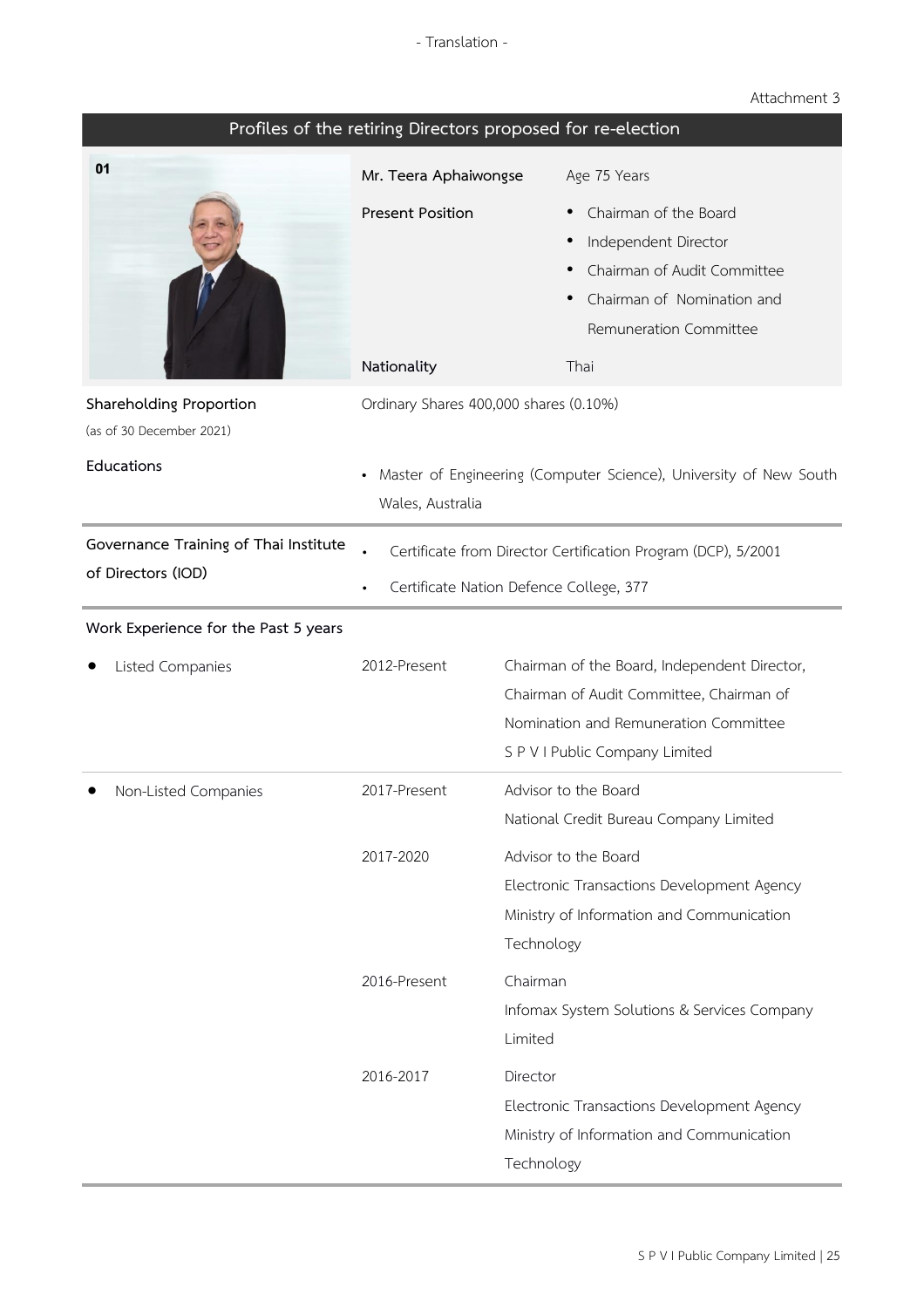| Holding a position in Listed Company     | 1 Company       |
|------------------------------------------|-----------------|
| Holding a position in Non-Listed Company | 2 Company       |
| Appointment Date                         | 29 October 2012 |
| Duration of Directorship                 | 9 Years         |
| Total tenure until the proposed time     | 12 Years        |

### *Remark*

This independent director have held the position for more than 9 years due to their knowledge, capabilities, experience in various fields, moral and ethical as well as their performance as the independent director are satisfied throughout the period of tenure. The company therefore purposes to maintain the highly-qualified director to continue holding the position of Independent Director.

| Duration of directorships / executive in other company | - None -                                  |
|--------------------------------------------------------|-------------------------------------------|
| that compete with/relate to Company they may cause     |                                           |
| conflict of interest                                   |                                           |
| Attendances of Meeting in 2021                         | The Board of Directors Meeting 5/5 Times  |
|                                                        | The Audit Committee Meeting 4/4 Times     |
|                                                        | The Nomination and Remuneration Committee |
|                                                        | Meeting 3/3 Times                         |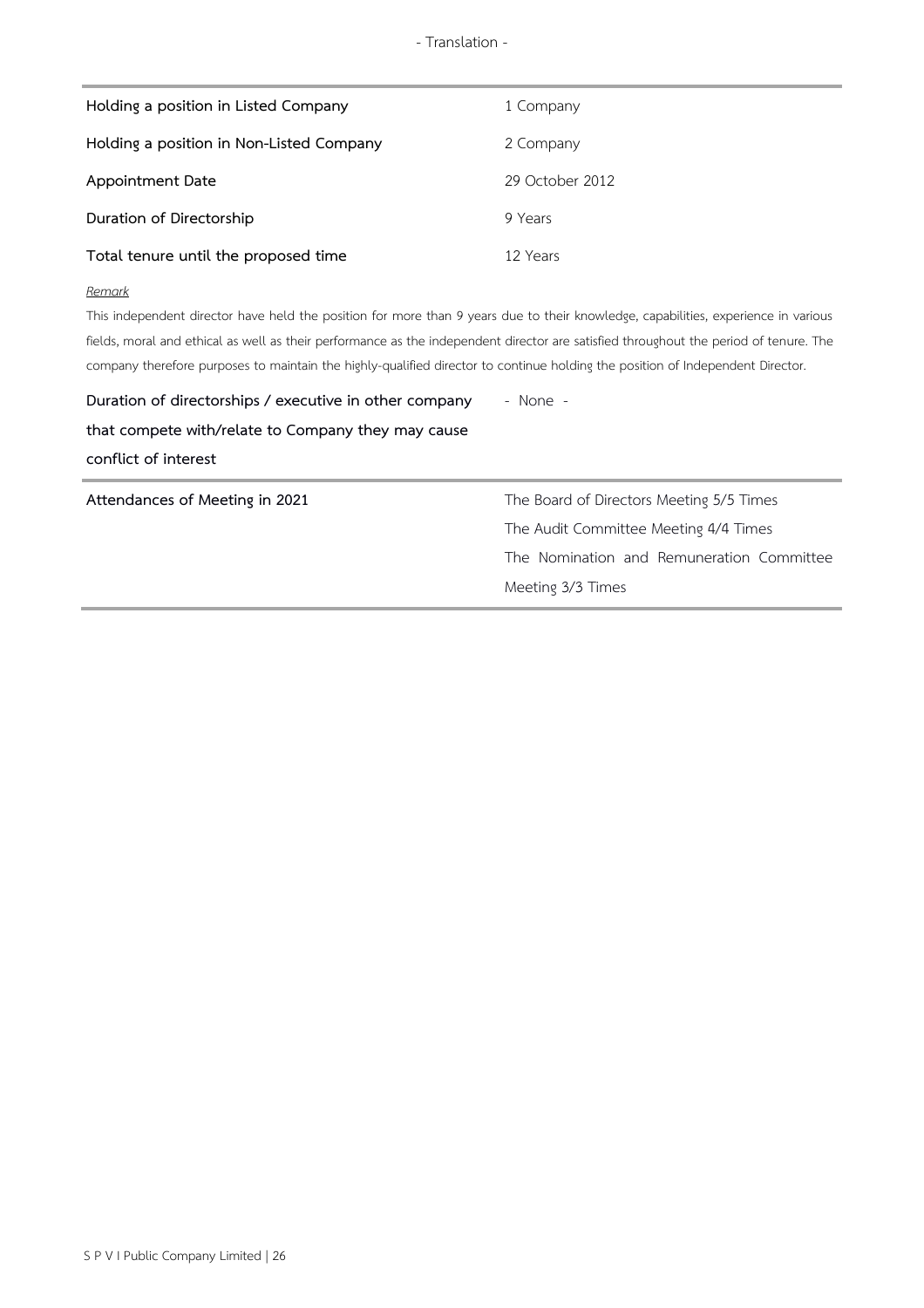# Attachment 3

|                                                             |                                                     | Profiles of the retiring Directors proposed for re-election                                                                                 |
|-------------------------------------------------------------|-----------------------------------------------------|---------------------------------------------------------------------------------------------------------------------------------------------|
| 02                                                          | Mr. Trisorn Volyarngosol<br><b>Present Position</b> | Age 60 Years<br>Director (Authorized Directors)<br><b>Executive Director</b><br>Member of Risk Management<br>Committee<br>Managing Director |
|                                                             | Nationality                                         | Thai                                                                                                                                        |
| Shareholding Proportion<br>(as of 30 December 2021)         | Ordinary Shares 26,024,116 shares (6.50%)           |                                                                                                                                             |
| Educations                                                  |                                                     | Master of Business Administration, University of New Haven, USA                                                                             |
| Governance Training of Thai Institute<br>of Directors (IOD) |                                                     | Certificate from Director Accreditation Program (DAP), SET 2012                                                                             |
| Work Experience for the Past 5 years                        |                                                     |                                                                                                                                             |
| Listed Companies                                            | 2011-Present                                        | Director,<br>Executive Director,<br>Member of Risk Management Committee,<br>Managing Director<br>S P V I Public Company Limited             |
| Non-Listed Companies                                        | 2019-Present                                        | President<br>Market for Alternative Investment - MAI                                                                                        |
|                                                             | 1996-Present                                        | Director<br>SPV Digital Service Company Limited                                                                                             |
|                                                             | 1994-Present                                        | Director<br>SPV Advance Corporation Limited                                                                                                 |
| Holding a position in Listed Company                        |                                                     | 1 Company                                                                                                                                   |
| Holding a position in Non-Listed Company                    |                                                     | 3 Company                                                                                                                                   |
| Appointment Date                                            |                                                     | 6 January 2011                                                                                                                              |
| Duration of Directorship                                    |                                                     | 10 Years                                                                                                                                    |
| Total tenure until the proposed time                        |                                                     | 13 Years                                                                                                                                    |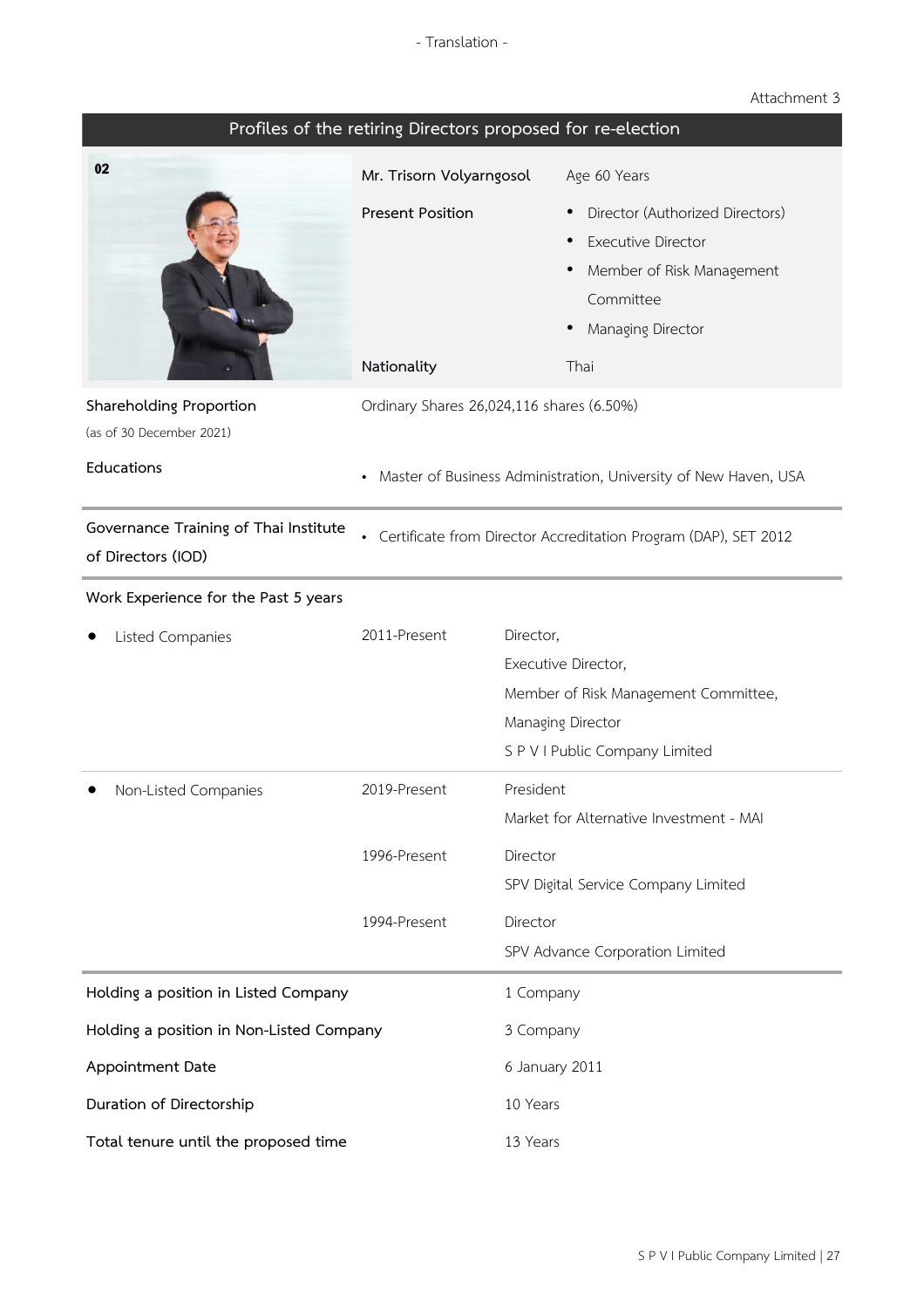| Translation - |  |
|---------------|--|
|---------------|--|

| Duration of directorships / executive in other company<br>that compete with/relate to Company they may cause<br>conflict of interest | - None -                                                                                              |
|--------------------------------------------------------------------------------------------------------------------------------------|-------------------------------------------------------------------------------------------------------|
| Attendances of Meeting in 2021                                                                                                       | The Board of Directors Meeting 5/5 Times<br>The Risk Management Committee Meeting 4/4<br><b>Times</b> |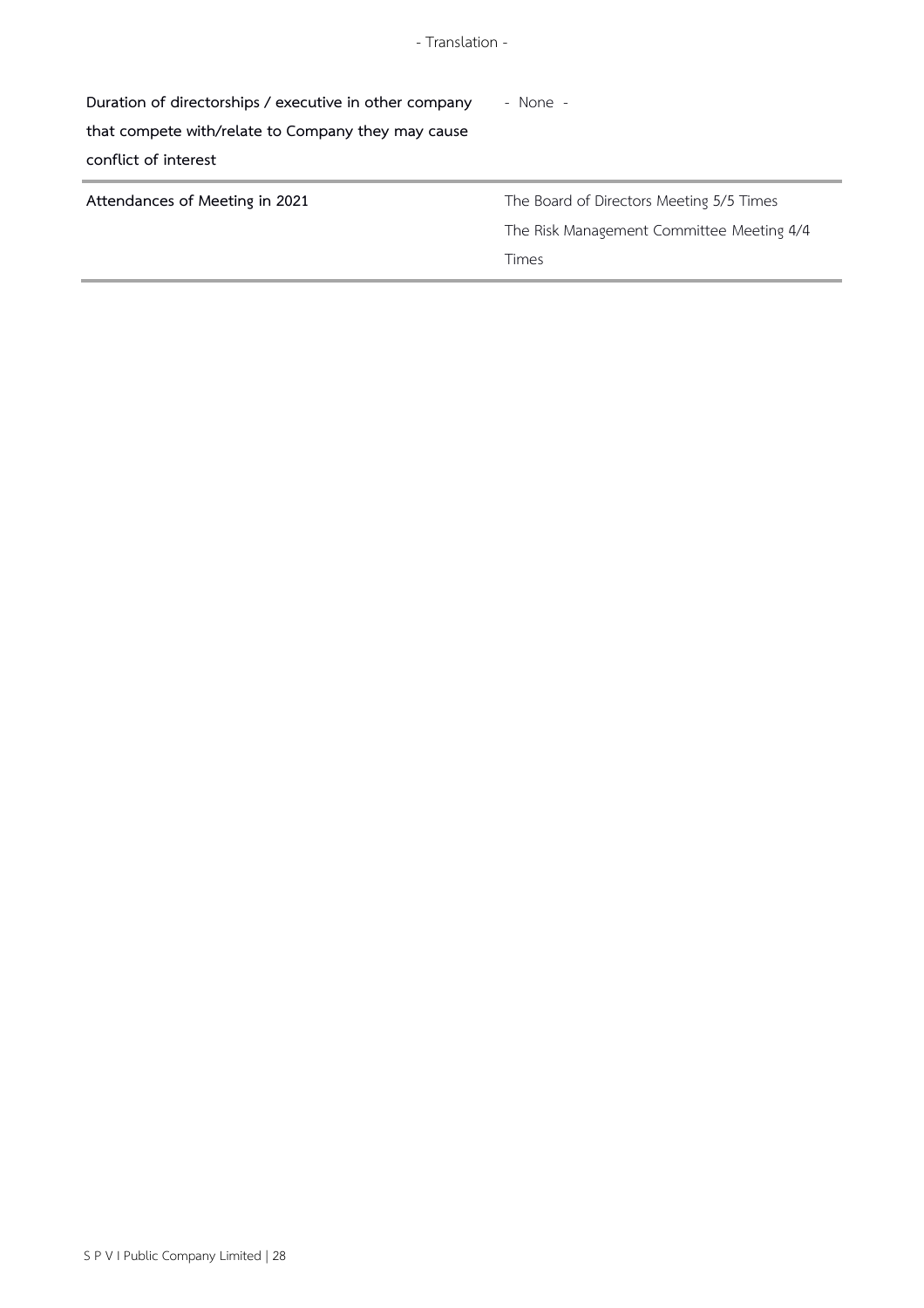### - Translation -

### Attachment 3

| Profiles of the retiring Directors proposed for re-election |                                        |                                                                        |
|-------------------------------------------------------------|----------------------------------------|------------------------------------------------------------------------|
| 03                                                          | Mr. Sophon Intanate                    | Age 39 Years                                                           |
|                                                             | <b>Present Position</b><br>Nationality | Director<br>Thai                                                       |
| Shareholding Proportion                                     | - None -                               |                                                                        |
| (as of 30 December 2021)                                    |                                        |                                                                        |
| Educations                                                  | NSW, Australia                         | Master of Commerce (Economics & Banking) The University of Sydney      |
|                                                             | Sydney NSW, Australia                  | Bachelor of Commerce (Economics & Finance) The University of           |
| Governance Training of Thai Institute<br>of Directors (IOD) |                                        | Certificate from Director Certification Program (DCP), 2013            |
|                                                             | $\bullet$<br>Commission(OIC)           | Thailand Insurance Leadership Program, 2013, Office of Insurance       |
| Work Experience for the Past 5 years                        |                                        |                                                                        |
| Listed Companies                                            | 2015-Present                           | Director<br>S P V I Public Company Limited                             |
|                                                             | 2019-Present                           | Director, President                                                    |
|                                                             |                                        | IT City Public Company Limited                                         |
|                                                             | 2018-2019                              | Vice President Marketing and Product<br>IT City Public Company Limited |
|                                                             | 2016-2018                              | General Manager<br>IT City Public Company Limited                      |
| Non-Listed Companies                                        | 2016-Present                           | Director<br>Touch Printing Republic Co., Ltd.                          |
|                                                             | 2016-2018                              | Director<br>UITOX (Thailand) Co., Ltd.                                 |
| Holding a position in Listed Company                        |                                        | 2 Company                                                              |
| Holding a position in Non-Listed Company                    |                                        | 1 Company                                                              |